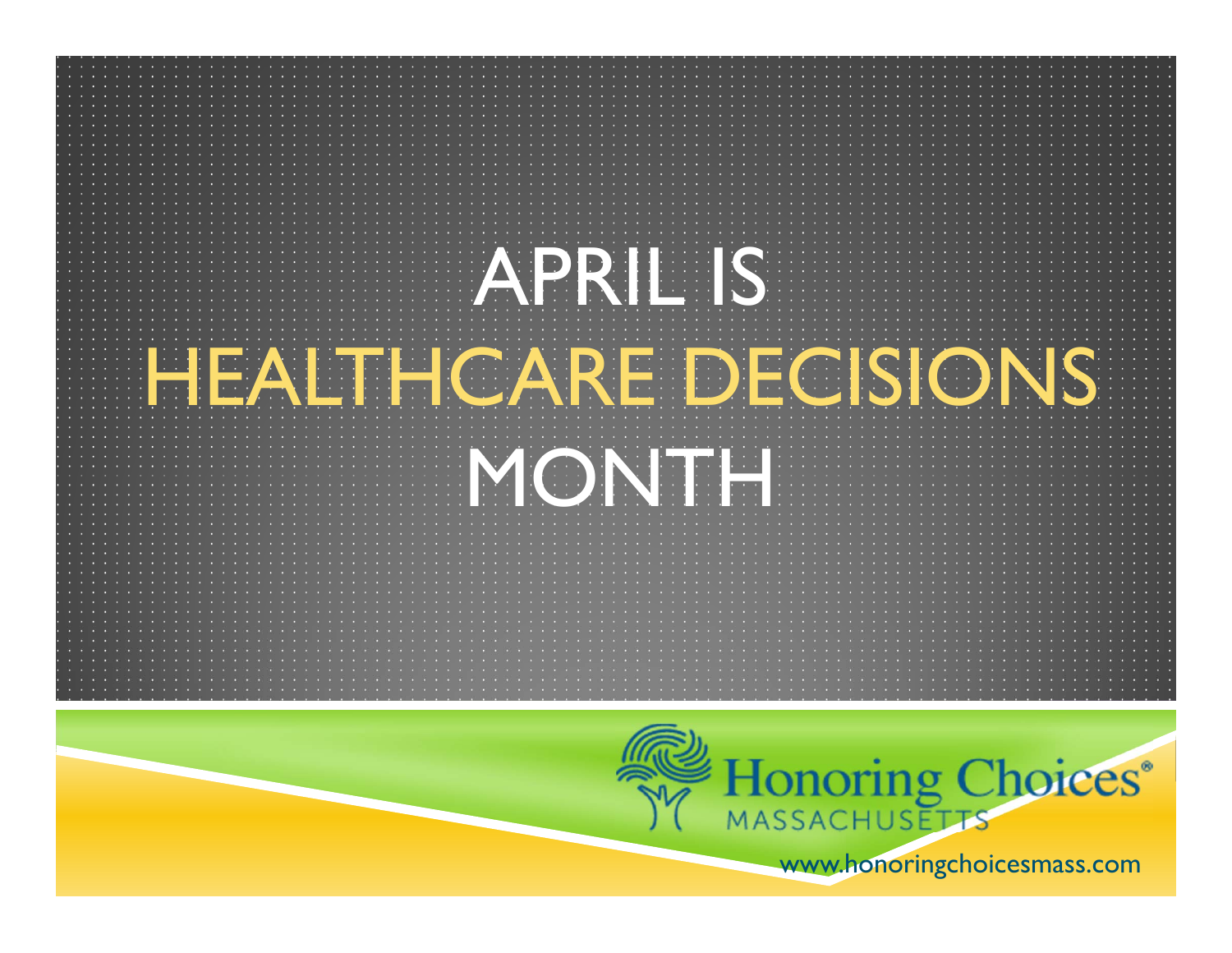Honoring Choices Massachusetts is a consumer focused, nonprofit organization which informs, and empowers adults to make a personal health care plan and connect to the best possible care that honors their values and choices, all through their lives.  $WHA$ T IS IT?  $\frac{10^{th}}{Amiversary}$ 

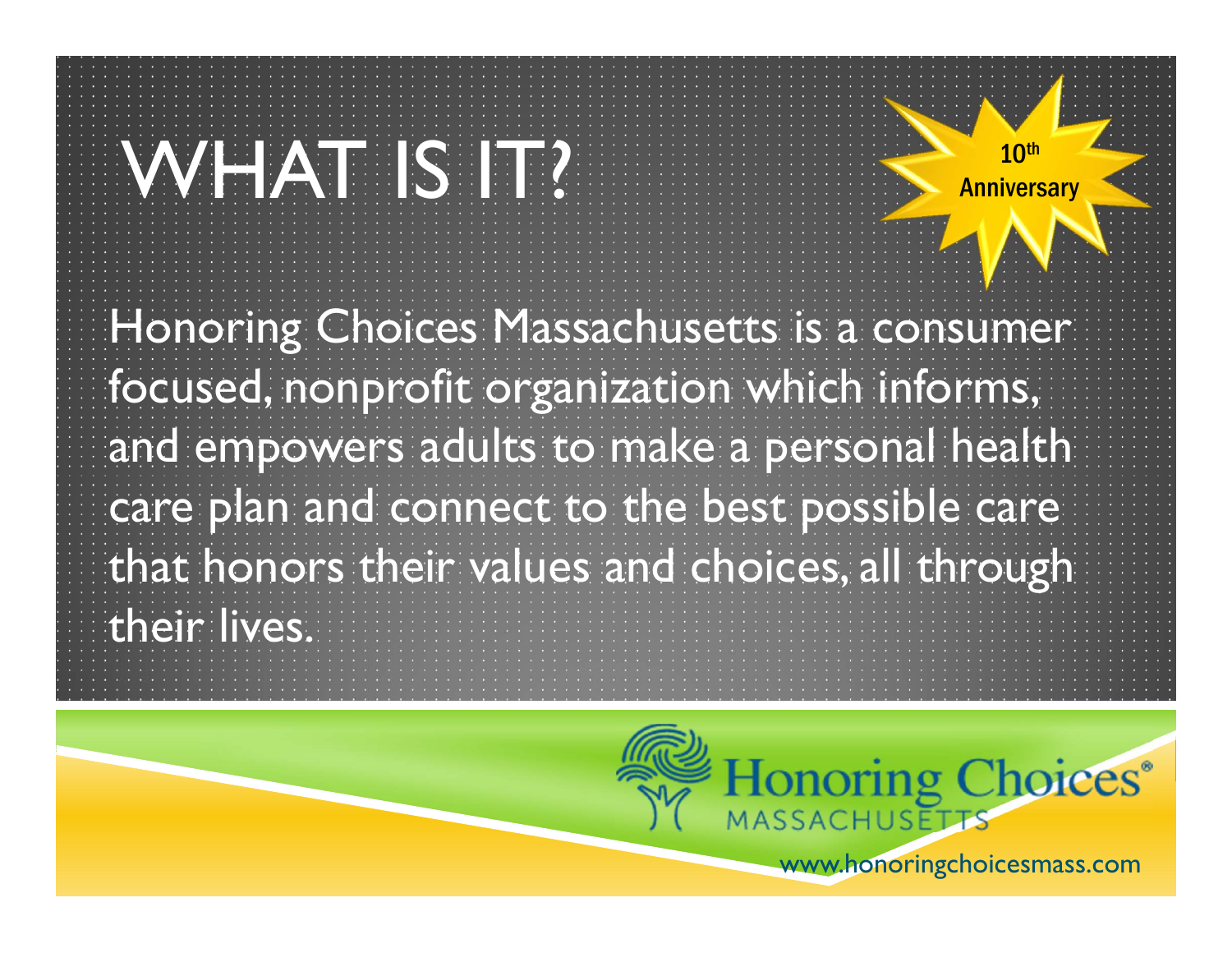Every adult, 18 years and old, or their Health Care Agent and Guardian, has the right to be fully informed about their health care to make choices for care that reflect each individual's care goals, values and priorities. HOW IT WORKS:

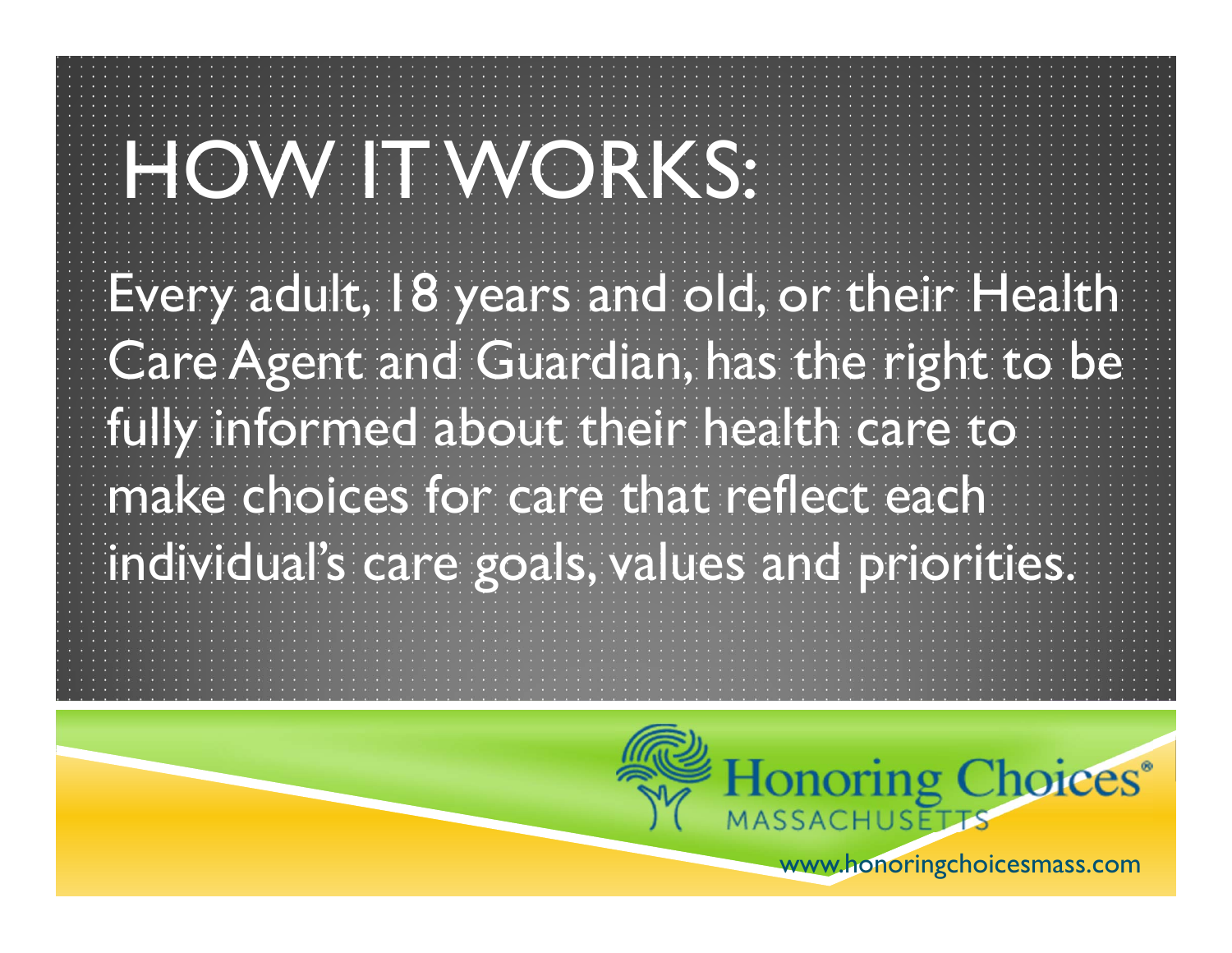

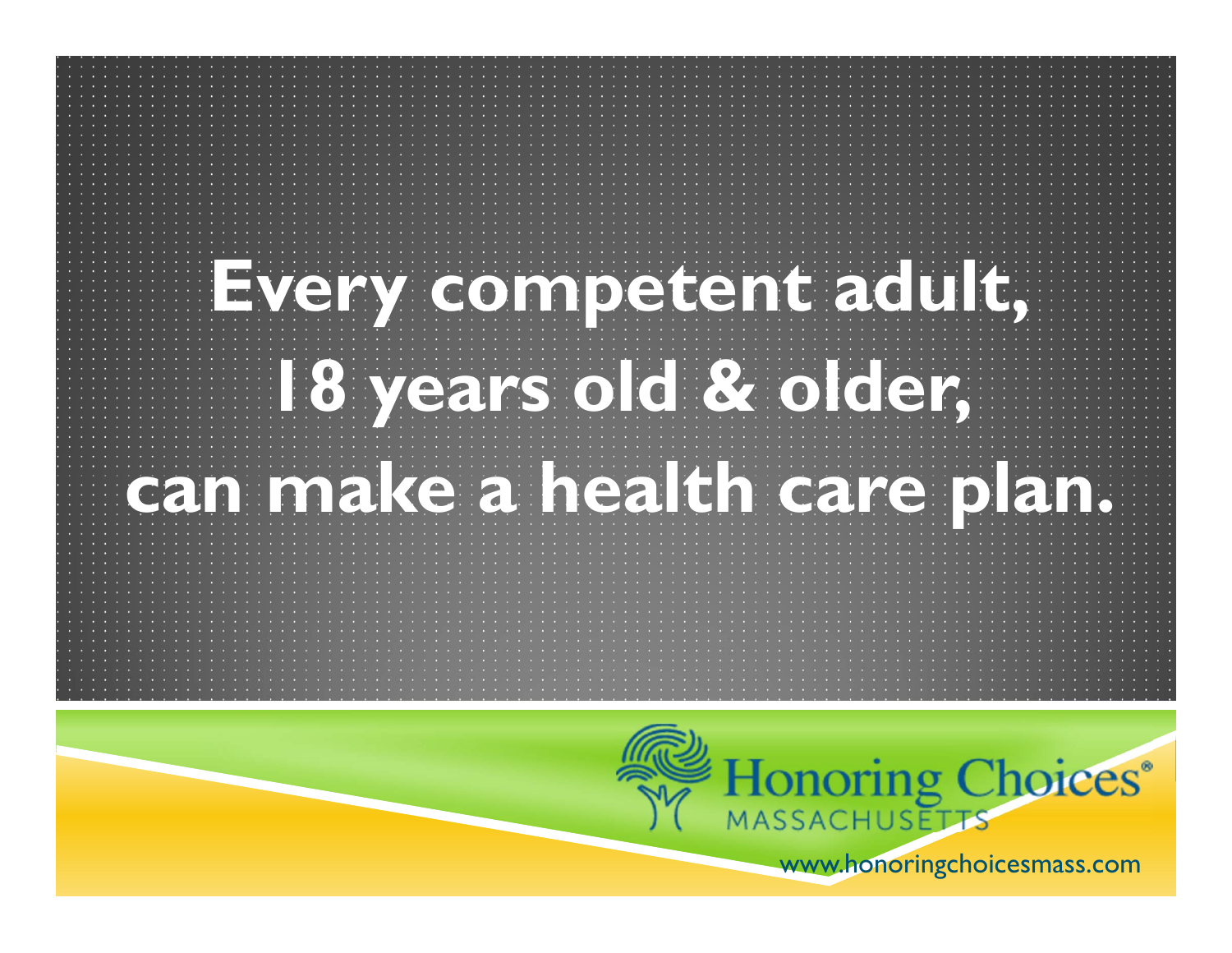## THE EASY 3-STEP PLAN

1. Choose a Health Care Agent in a Health Care Proxy

II. Write down your choices for care in a Personal Directive.

III. Talk with your care providers to align quality care to your choices

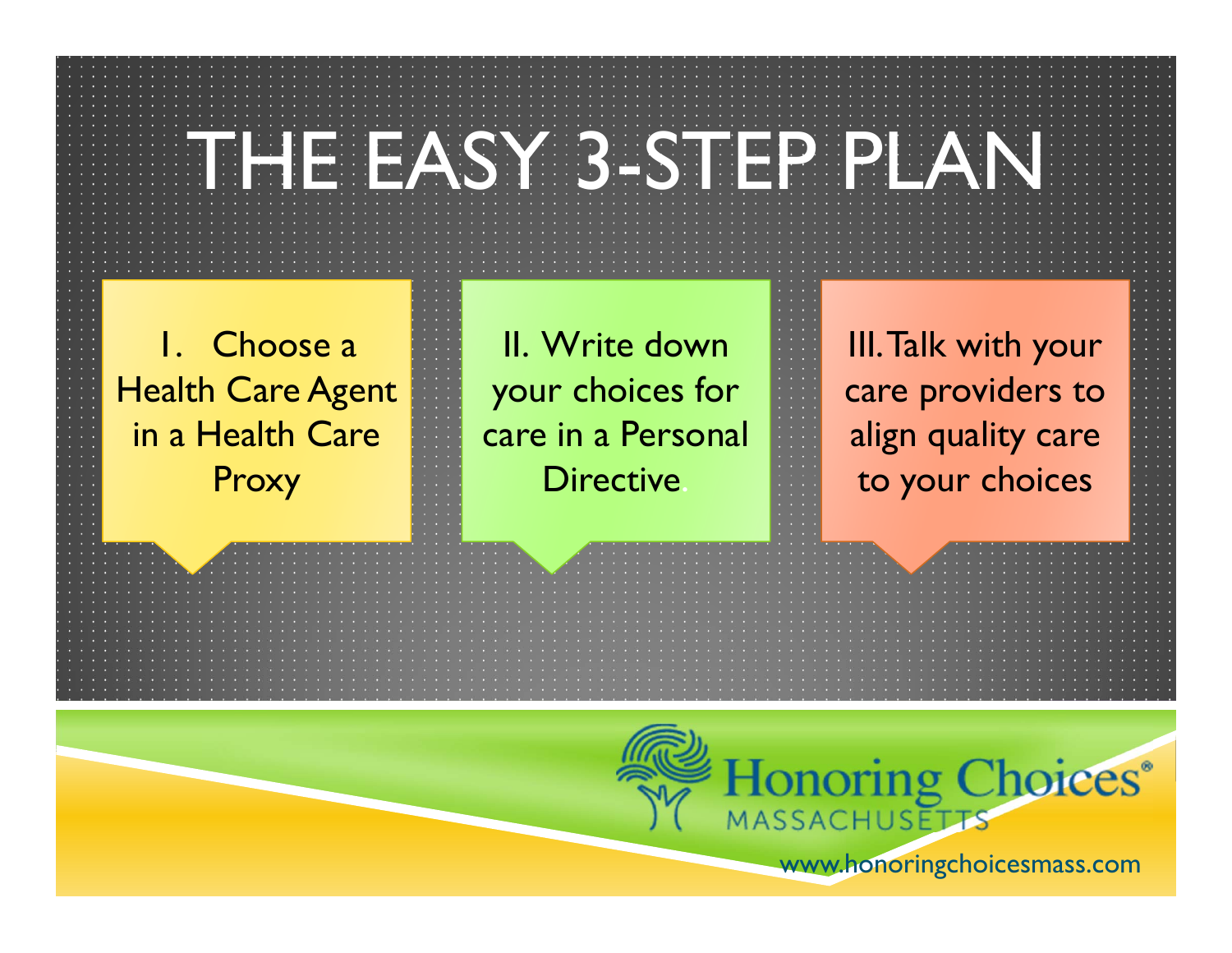**Ask a trusted person to be your Health Care Agent.**  Your Agent can be a family member, friend, co-worker, faith or community group member — anyone you trust.

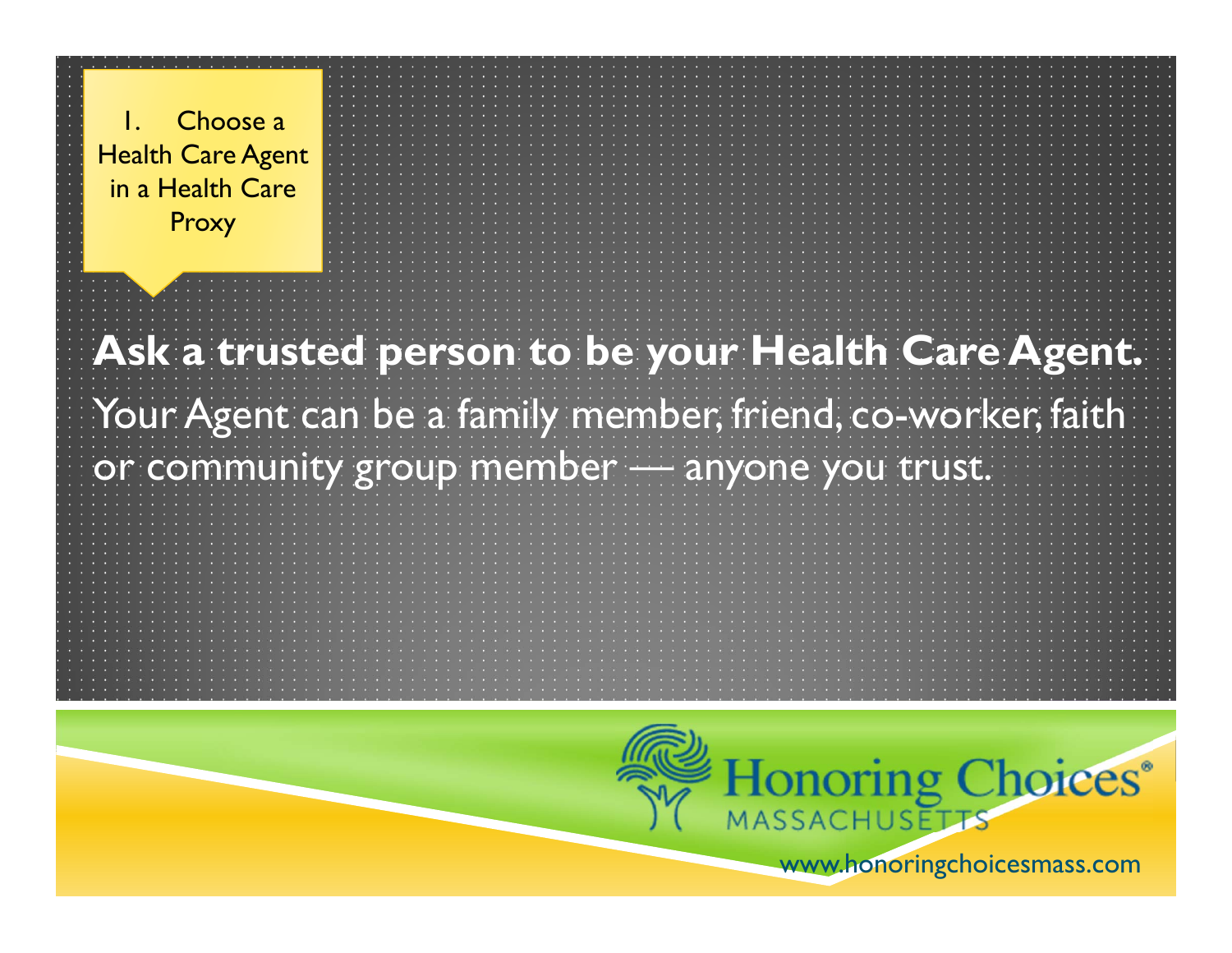Your Agent is your advocate and tells your family and care providers what's important to you and your instructions for care.

**Your Agent makes health care decisions based on your values, beliefs and the care you want.**

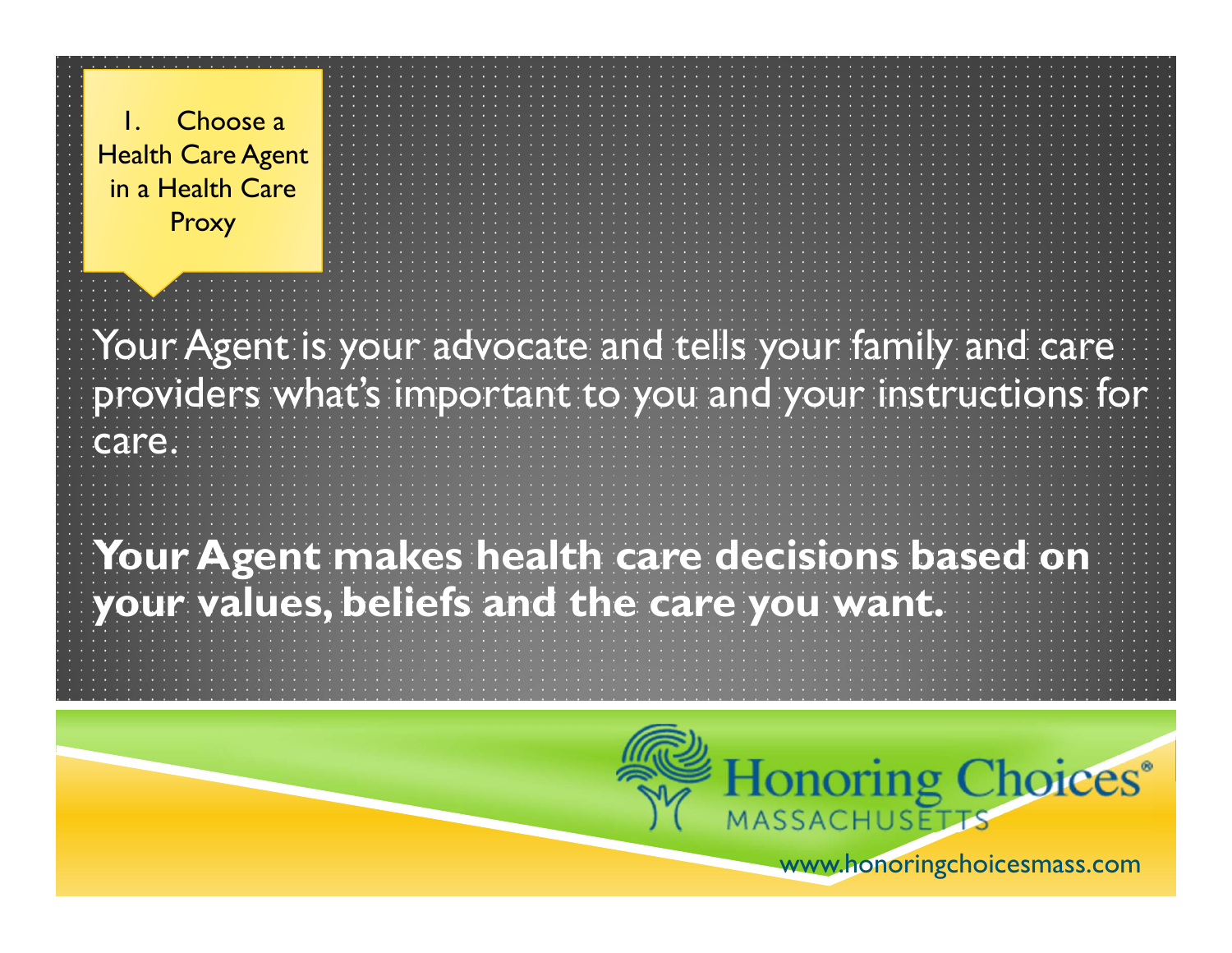Your Agent can 'step in' if you have a serious illness or injury and your physician determines you are unable to make care decisions for yourself, even for a short while.

If you regain your ability to make your own decisions, your Agent 'steps back' and no longer has decision-making powers.

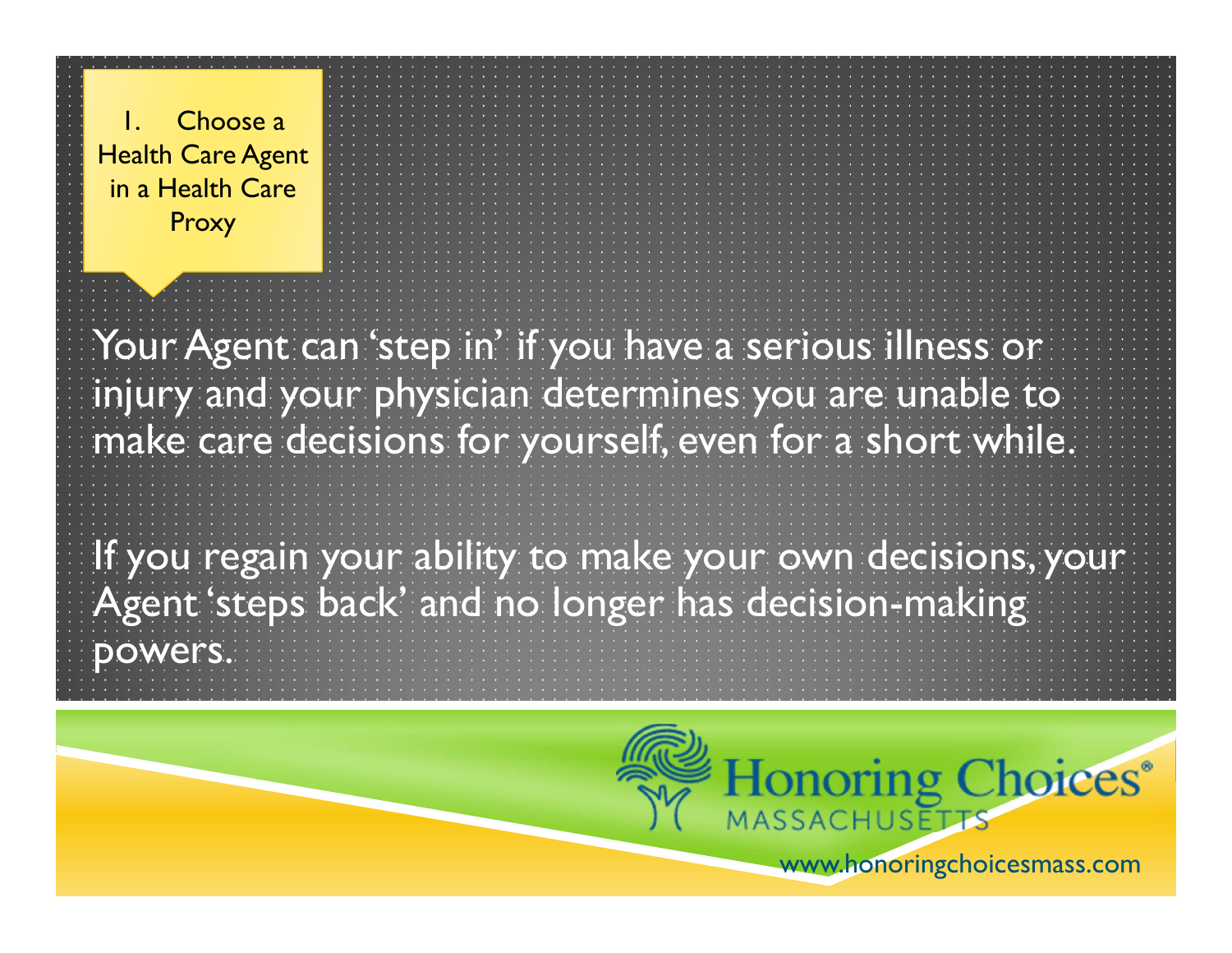A spouse or family member does not automatically have the legal authority to make decisions unless appointed in a Health Care Proxy. Read more at https://malegislature.gov

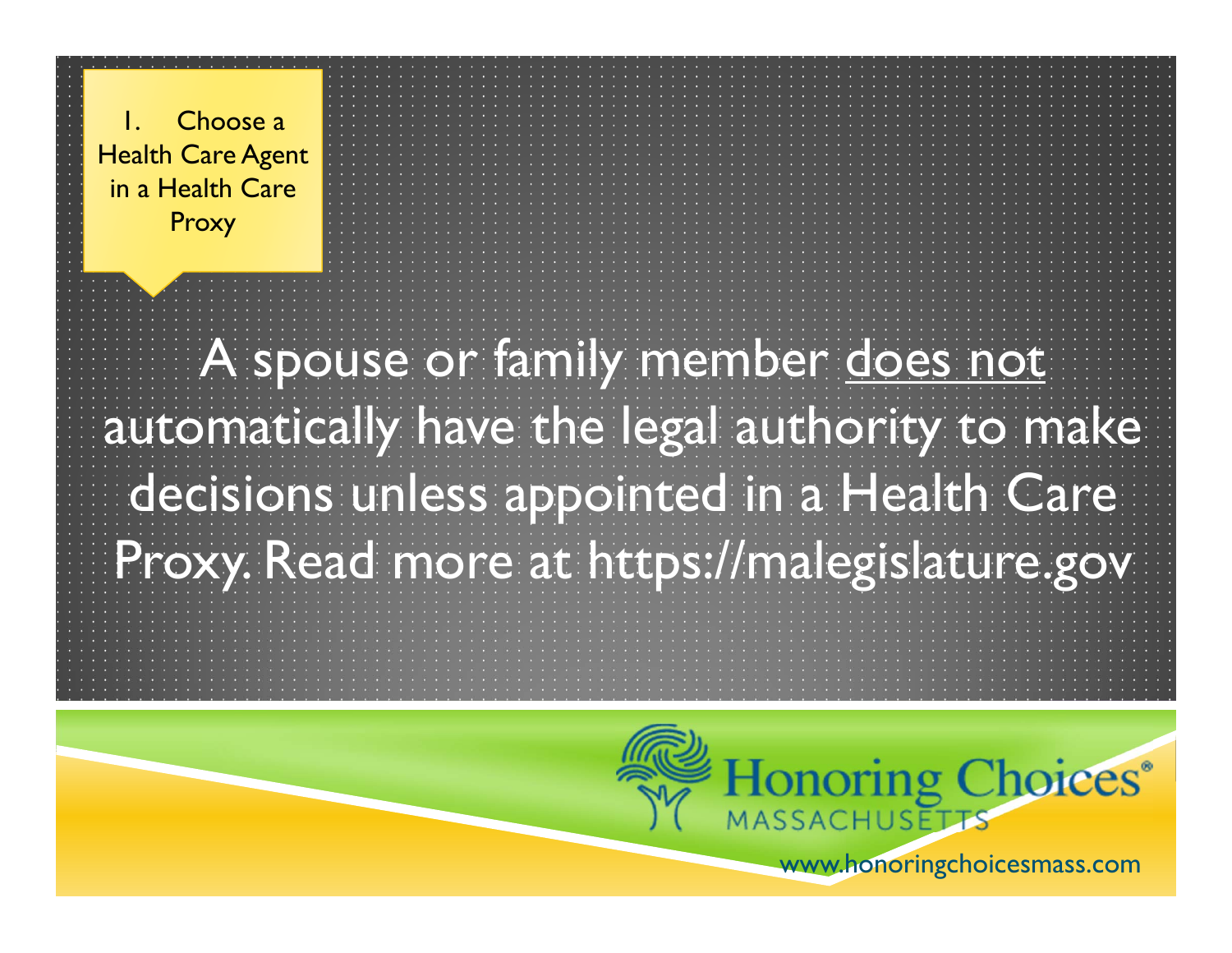You do not need an attorney to appoint an Agent in a Health Care Proxy.

**You can do it yourself by downloading the free form at honoringchoicesmass.com**

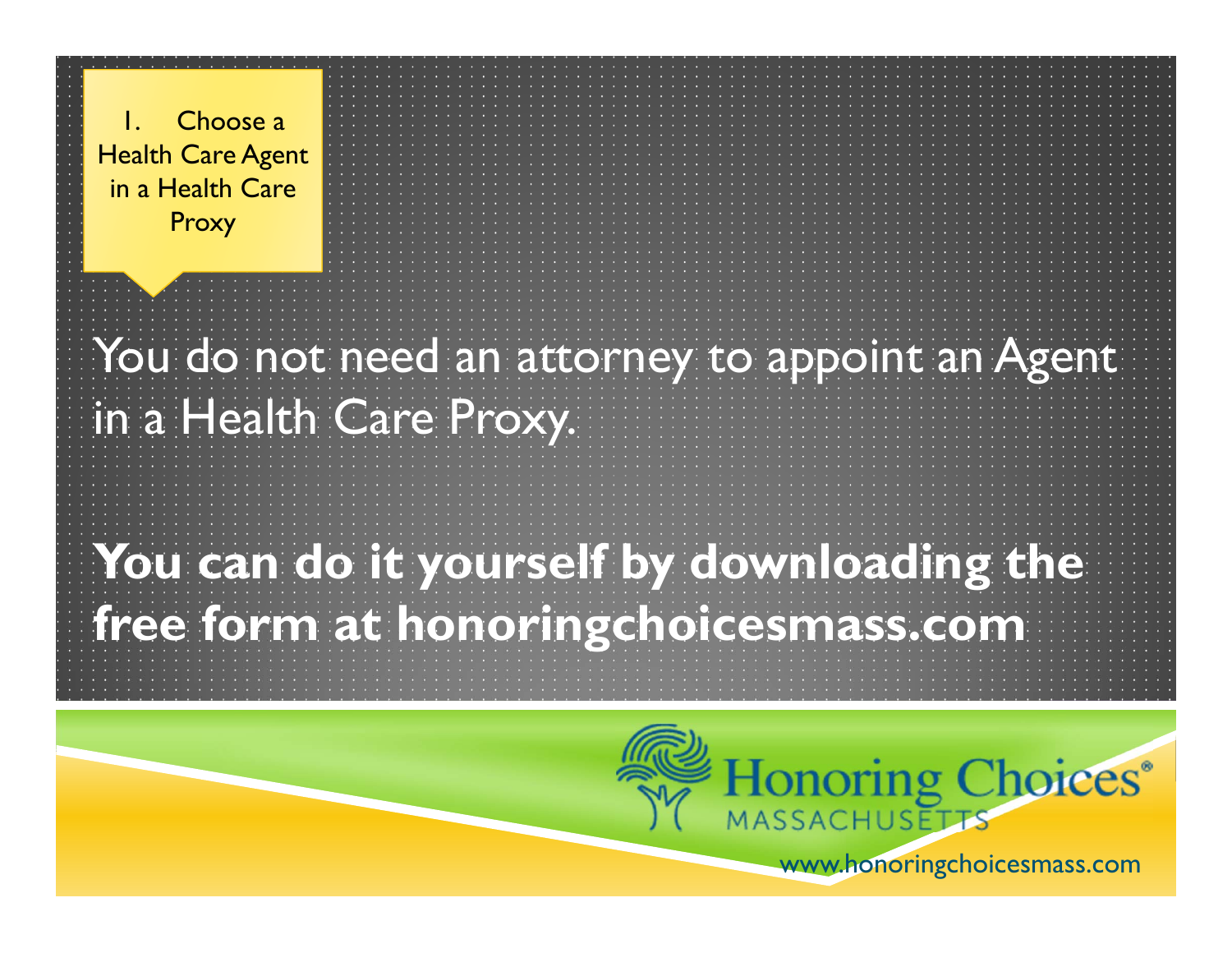II. Write down your choices for care in a Personal Directive.

A Personal Directive is NOT a legally binding document, but a **personal document** in which you give your Health Care Agent and family specific information and instructions about the kind of care you want, sharing your values, religious and cultural beliefs, and choices and preferences for care.

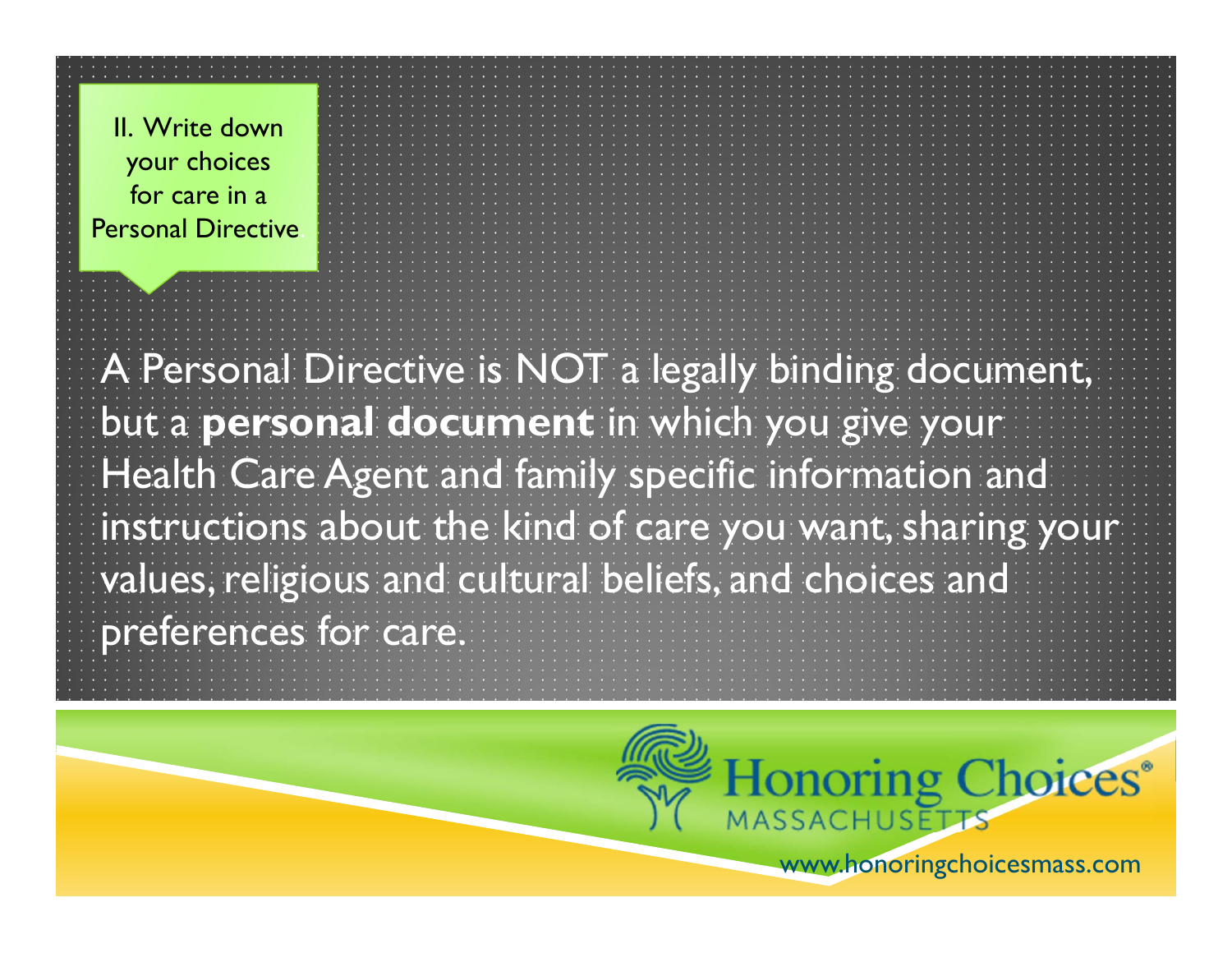II. Write down your choices for care in a Personal Directive.

1.

2.

3.

The Honoring Choices Personal Directive can be used: As a discussion guide to talk with your Agent, family, friends, clergy and care providers;

 To give written instructions & information to your Agent and family;

 To start your personal health care plan, if you have not yet chosen an Agent.

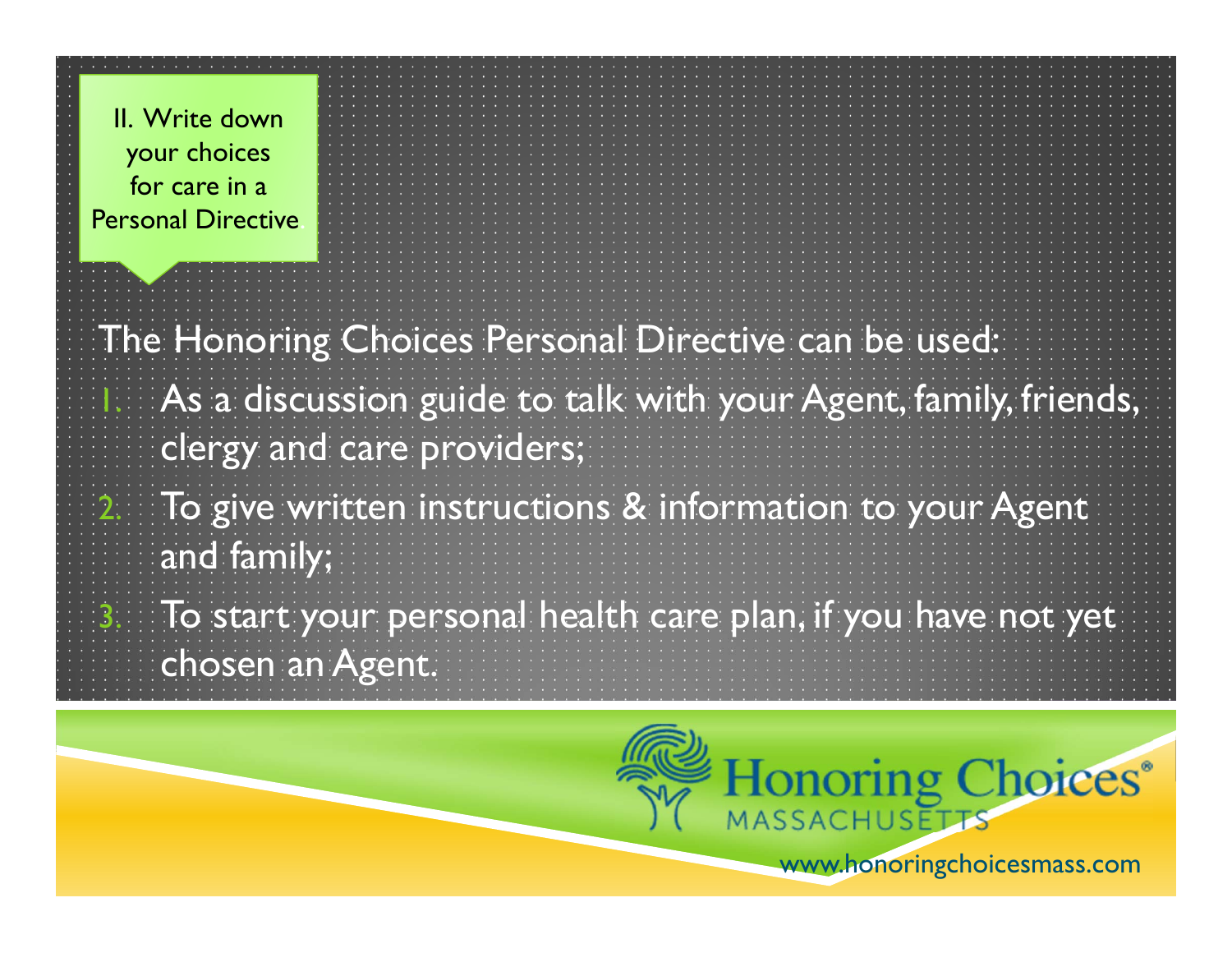II. Write down your choices for care in a Personal Directive.

You can do it yourself without the help of an attorney or doctor. Just download and print the free Honoring Choices Personal Directive Instructions & Document from **honoringchoicesmass.com**

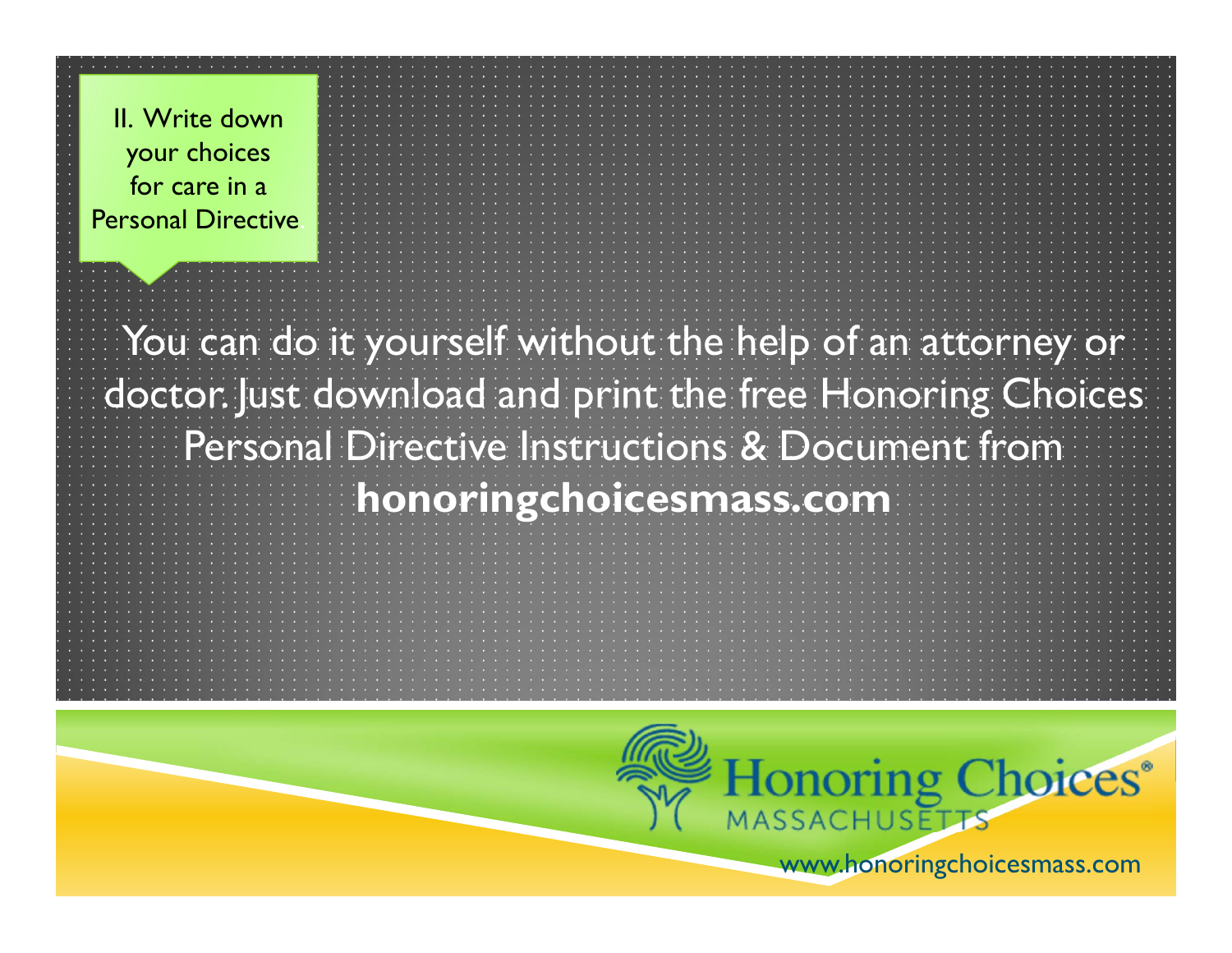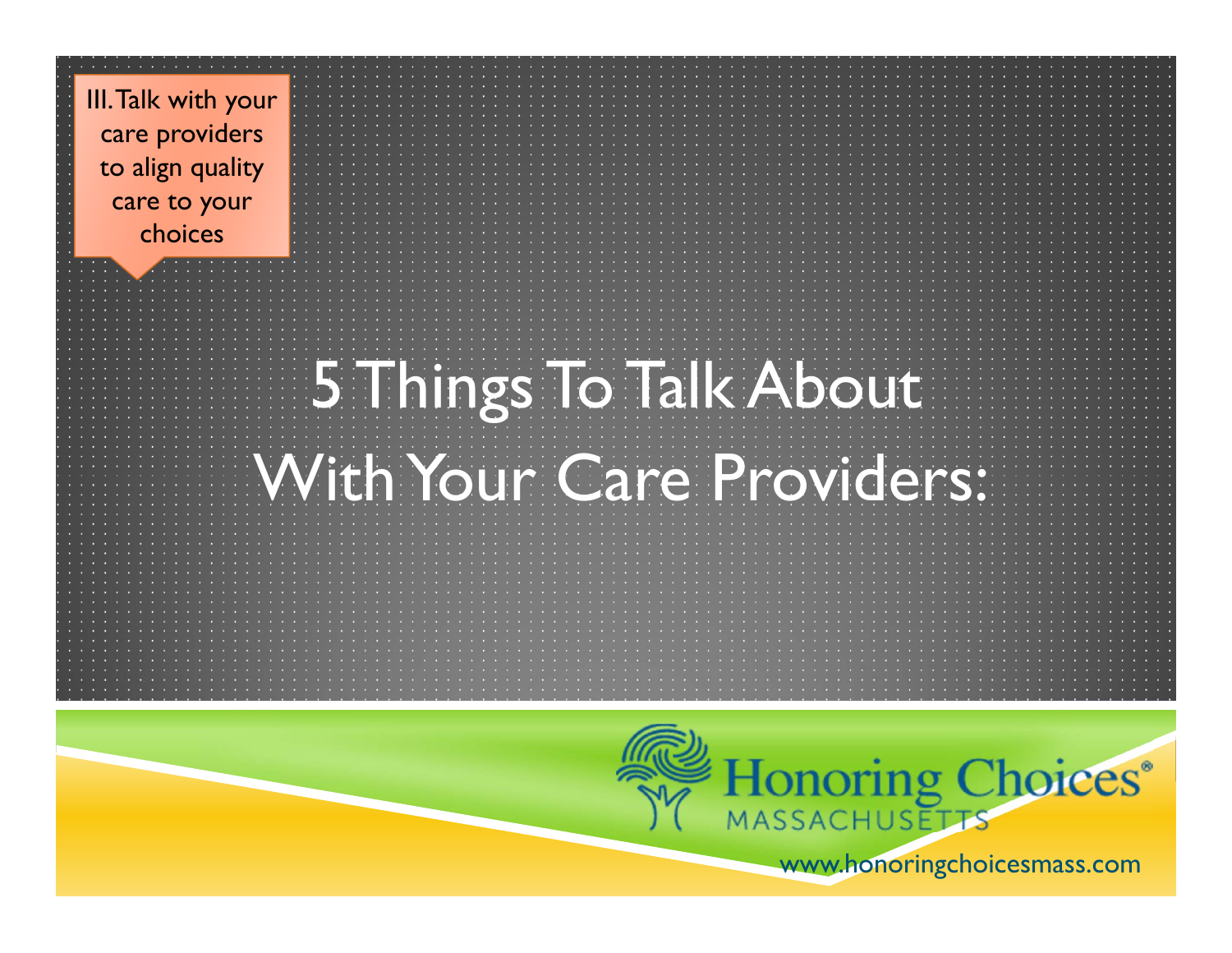## 1. I'd like to understand more about my health or illness and treatment options:

Here's what I know about my health or illness. Here's what I'd like to know today. What's ahead for me? What information would help me to plan for the future?

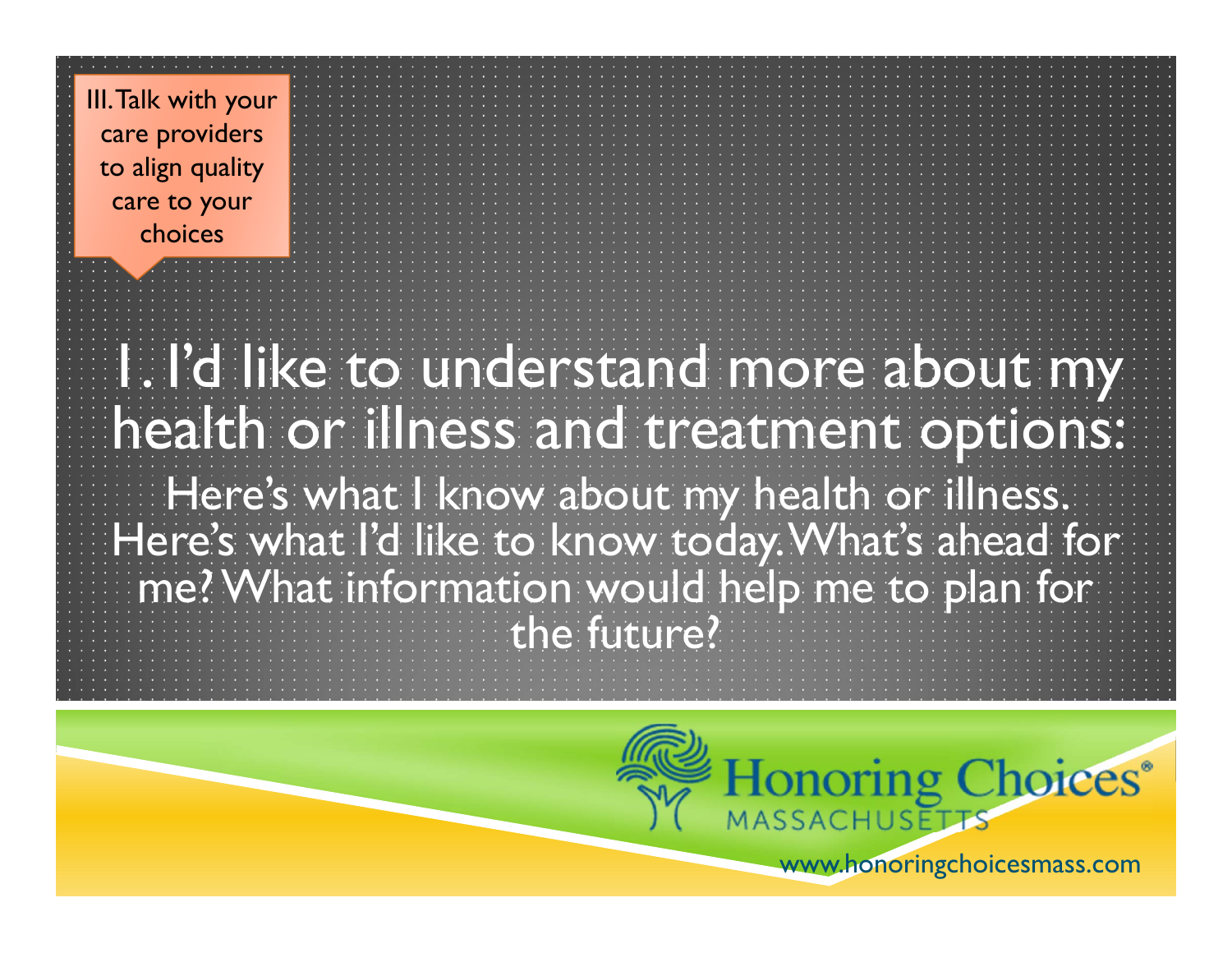> 2. I want to discuss my goals and explore the care I want and do not want: Given my personal values, beliefs and priorities,

here's what is important to me.

Here's what worries or concerns me.

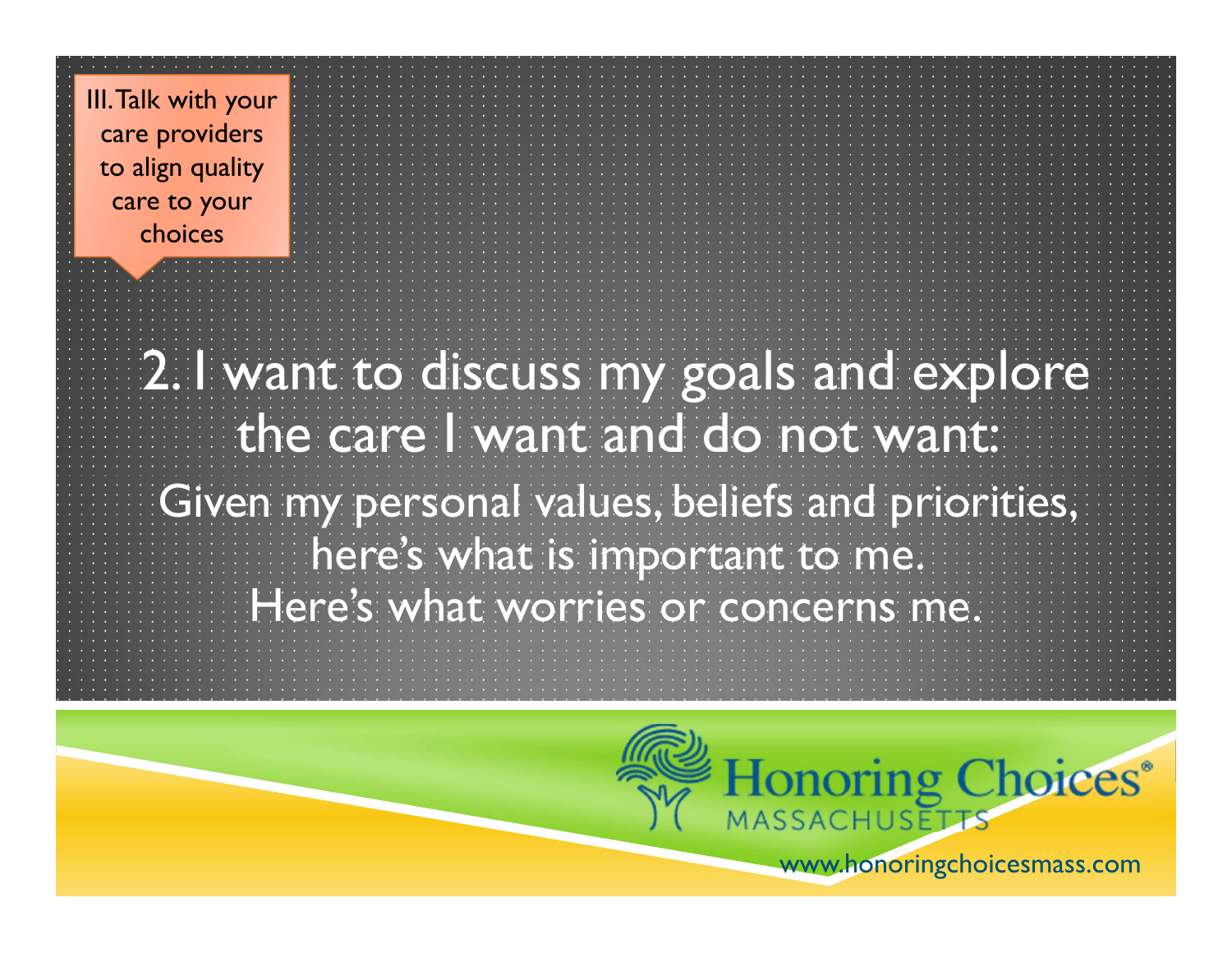> 3. Let's discuss my care plan and writing down my choices in planning documents: What's the plan for getting me to my goals? What are the next steps?. I want to choose a Health Care Agent; can you help me with a Health Care Proxy? Here's a copy of my Health Care Proxy; can you place it in my medical record?

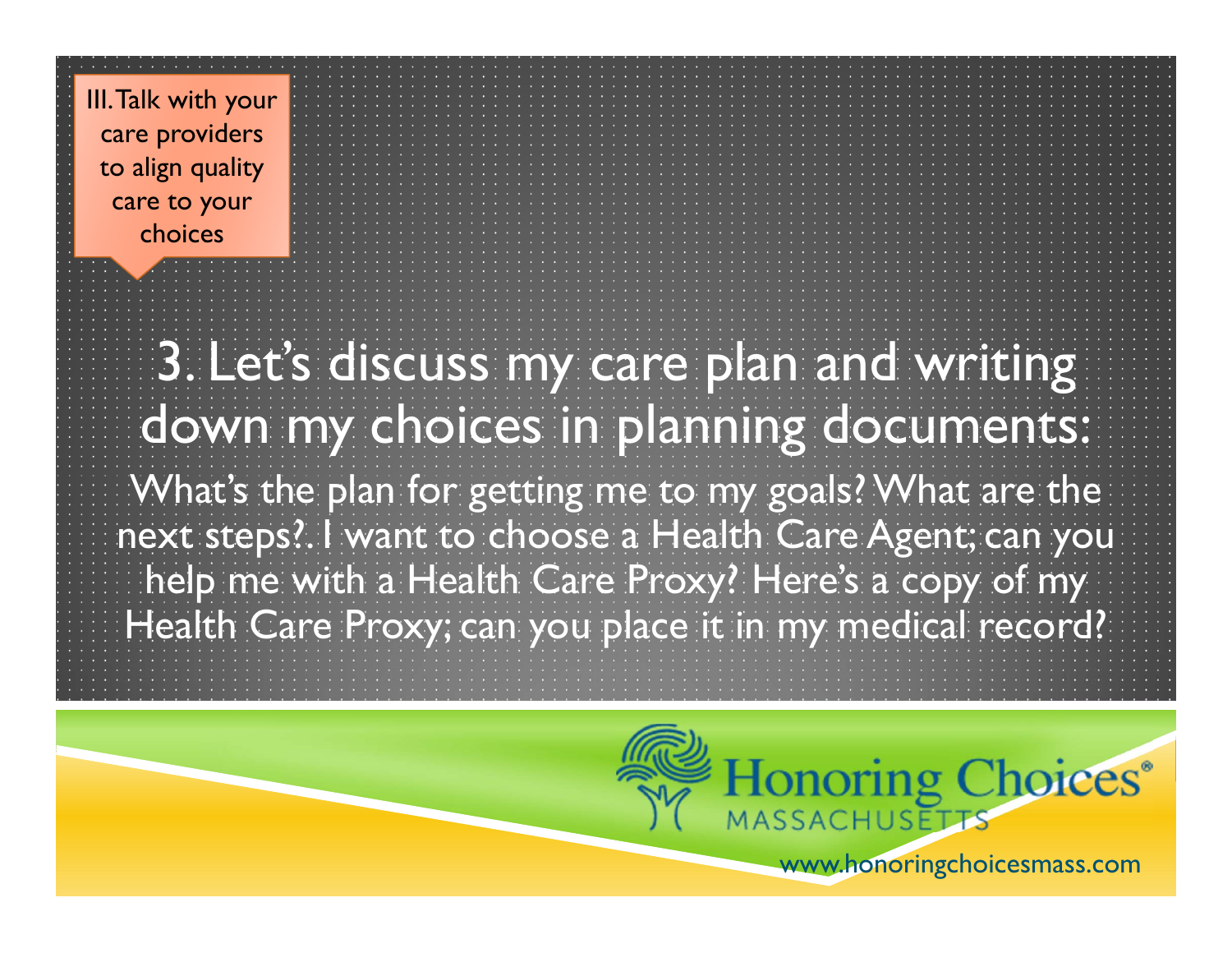## 4. I'd like to make sure you know my choices and that my medical record is up-to-date:

Let's review my current health or illness, and changes in my priorities and choices. I'd like to revise/add a planning document and review the documents in my record.

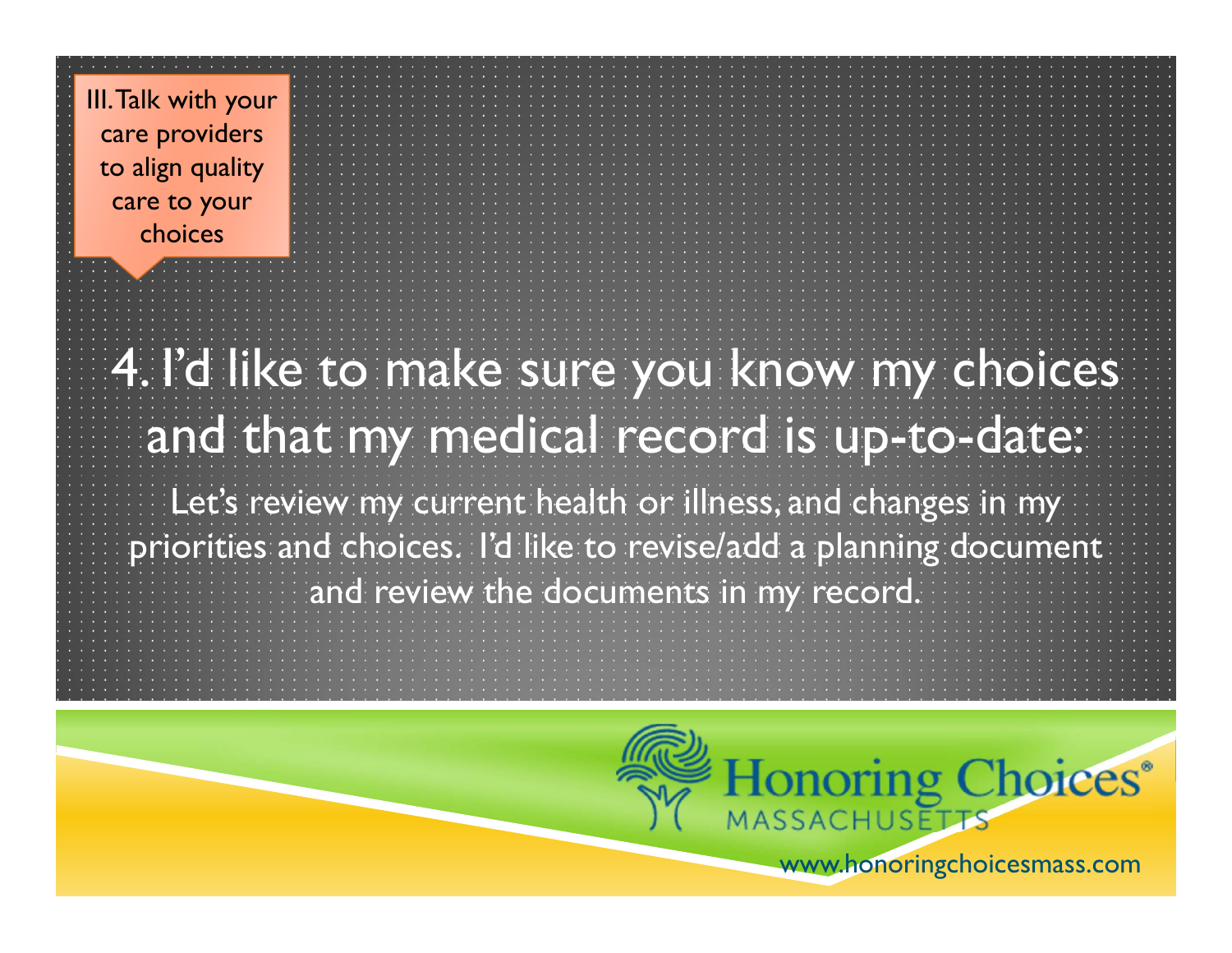## 5. I'd like to make sure my care providers honor my choices all through my life:

In an emergency, or if I can't speak with you, how will my choices be followed? I'd like to bring in my family/Agent to talk about my plan and honoring my choices.